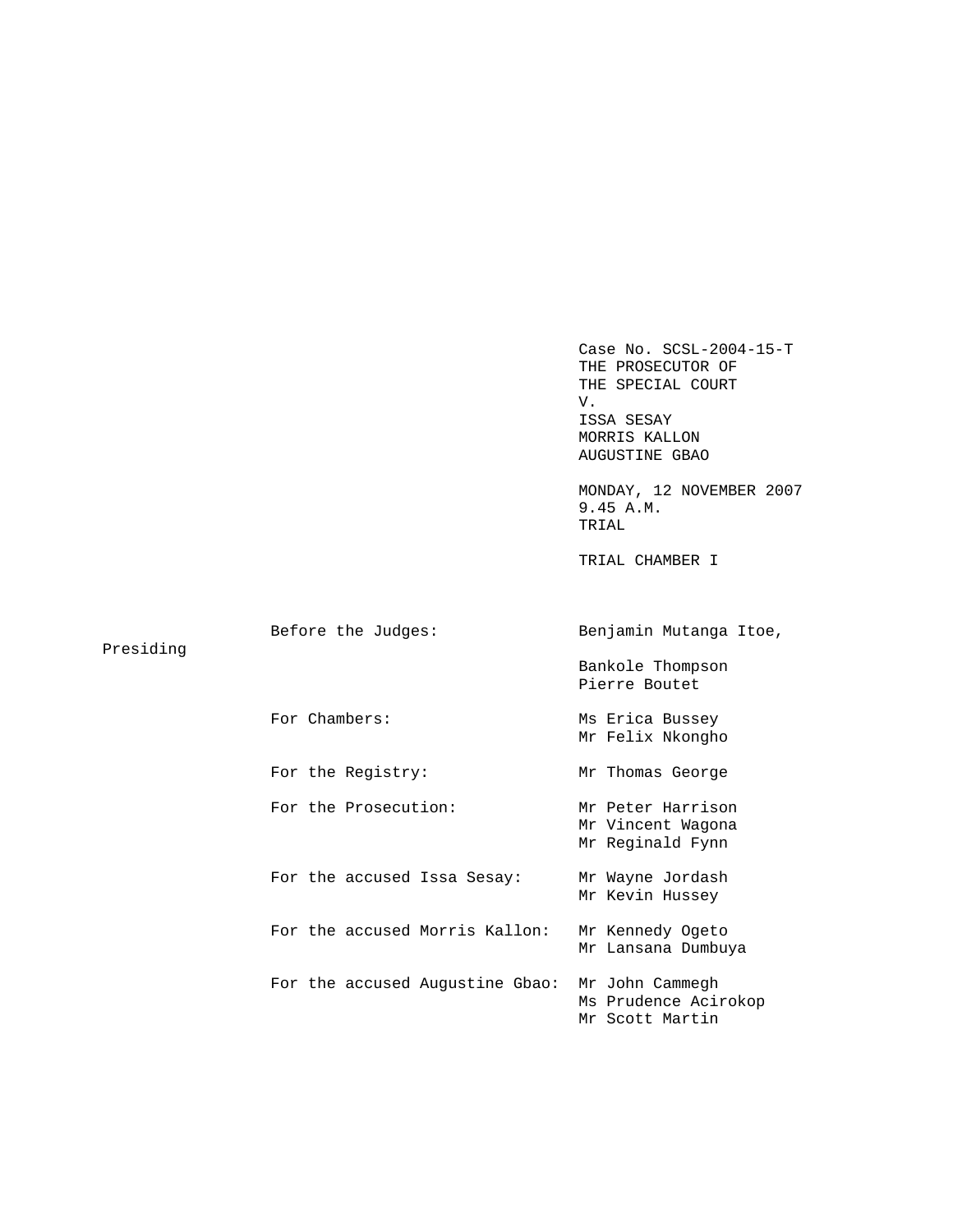|        | SESAY ET AL      |                      |                |
|--------|------------------|----------------------|----------------|
| Page 2 | 12 NOVEMBER 2007 |                      | CLOSED SESSION |
|        |                  |                      |                |
|        |                  |                      |                |
|        |                  | $[RUF12NOV07A - JS]$ |                |

cover,

|        | 2              | Monday, 12 November 2007                                   |
|--------|----------------|------------------------------------------------------------|
|        | $\mathsf{3}$   | [The accused present]                                      |
|        | $\overline{4}$ | [The witness entered Court]                                |
|        | 5              | [Closed session]                                           |
|        | 6              | [Upon commencing at 9.45 a.m.]                             |
|        | 7              | [At this point in the proceedings, a portion of the        |
| cover, | 8              | transcript, page 2 was extracted and sealed under separate |
|        | 9              | as the proceeding was heard in a closed session]           |
|        | $10$           |                                                            |
|        | $11\,$         |                                                            |
|        | $12\,$         |                                                            |
|        | 13             |                                                            |
|        | 14             |                                                            |
|        | $15$           |                                                            |
|        | 16             |                                                            |
|        | $17\,$         |                                                            |
|        | 18             |                                                            |
|        | 19             |                                                            |
|        | 20             |                                                            |
|        | 21             |                                                            |
|        | $2\sqrt{2}$    |                                                            |
|        | 23             |                                                            |
|        | $2\sqrt{4}$    |                                                            |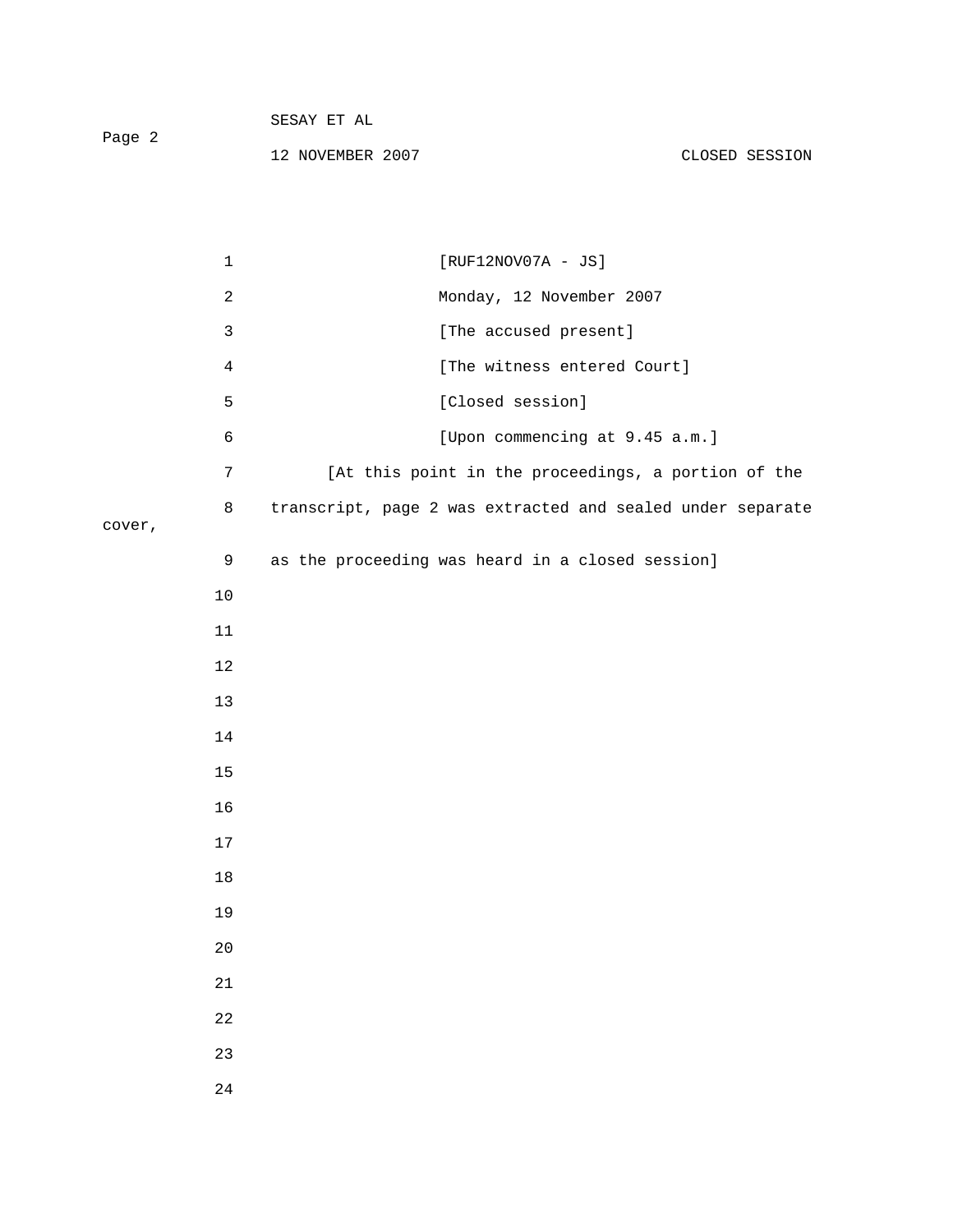- 25 26
- 27
- 28
- 29

SCSL - TRIAL CHAMBER I

|        | SESAY ET AL      |              |
|--------|------------------|--------------|
| Page 3 |                  |              |
|        | 12 NOVEMBER 2007 | OPEN SESSION |

|                      | $\mathbf{1}$ | [Open session]                                               |  |
|----------------------|--------------|--------------------------------------------------------------|--|
|                      | 2            | The Court is in an open session now.<br>MR GEORGE:           |  |
|                      | 3            | PRESIDING JUDGE: Yes, Mr Cammegh, we are in an open          |  |
|                      | 4            | session.                                                     |  |
| $09:51:34$ 5<br>Your |              | MR CAMMEGH: I'm grateful, Your Honour. As you know,          |  |
| appointment          | 6            | Honour, there was some difficulty in relation to the         |  |
|                      | 7            | of my proposed co-counsel for the time being, Miss Prudence  |  |
|                      | 8            | Acirokop, and the difficulty being founded on the fact, of   |  |
| requirements         | 9            | course, that strictly speaking she did not meet the          |  |
| $09:51:55$ 10<br>the |              | of core. I'm very pleased to say, and I should at once thank |  |
| thank                | 11           | Registrar for his intervention in this matter and, indeed,   |  |
|                      | 12           | the Principal Defender for entering into the spirit of       |  |
|                      | 13           | negotiation that last week Miss Acirokop was appointed as    |  |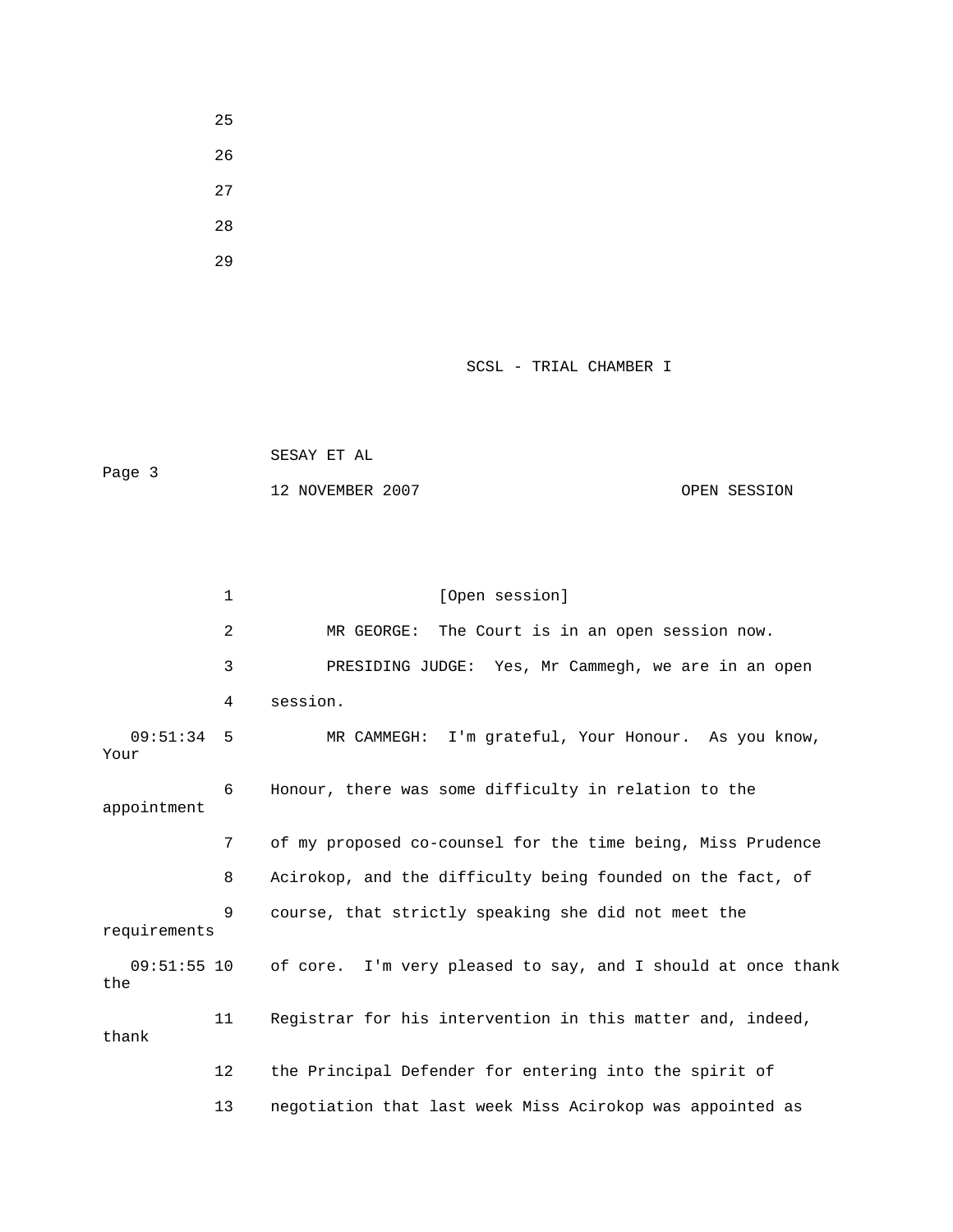|               | 14 | co-counsel and will remain co-counsel on the Gbao team for the    |
|---------------|----|-------------------------------------------------------------------|
| $09:52:29$ 15 |    | time being. I am also very pleased to announce the arrival of     |
|               | 16 | our latest legal assistant Mr Scott Martin from the               |
|               | 17 | United States. He sits behind me. And we are very pleased to      |
| the           | 18 | PRESIDING JUDGE: Mr Scott Martin, is it a double T at             |
|               | 19 | end or just one T?                                                |
| 09:53:0220    |    | MR CAMMEGH:<br>Just one T.                                        |
|               | 21 | PRESIDING JUDGE:<br>Just one T.                                   |
|               | 22 | Yes. We are very pleased to welcome his<br>MR CAMMEGH:            |
| complete      | 23 | expertise onto the team, and hopefully the team is now            |
| is            | 24 | and will function in this form until the end of the trial.<br>It. |
| $09:53:21$ 25 |    | a great pleasure for me to say that because, as I think Your      |
| now,          | 26 | Honours are aware, we have never had a complete team until        |
| and           | 27 | so it's excellent news for us and very good news for Mr Gbao,     |
| other         | 28 | I hope it is good news to Your Honour as you flagged up the       |
|               | 29 | day.                                                              |

SCSL - TRIAL CHAMBER I

 SESAY ET AL Page 4 12 NOVEMBER 2007 OPEN SESSION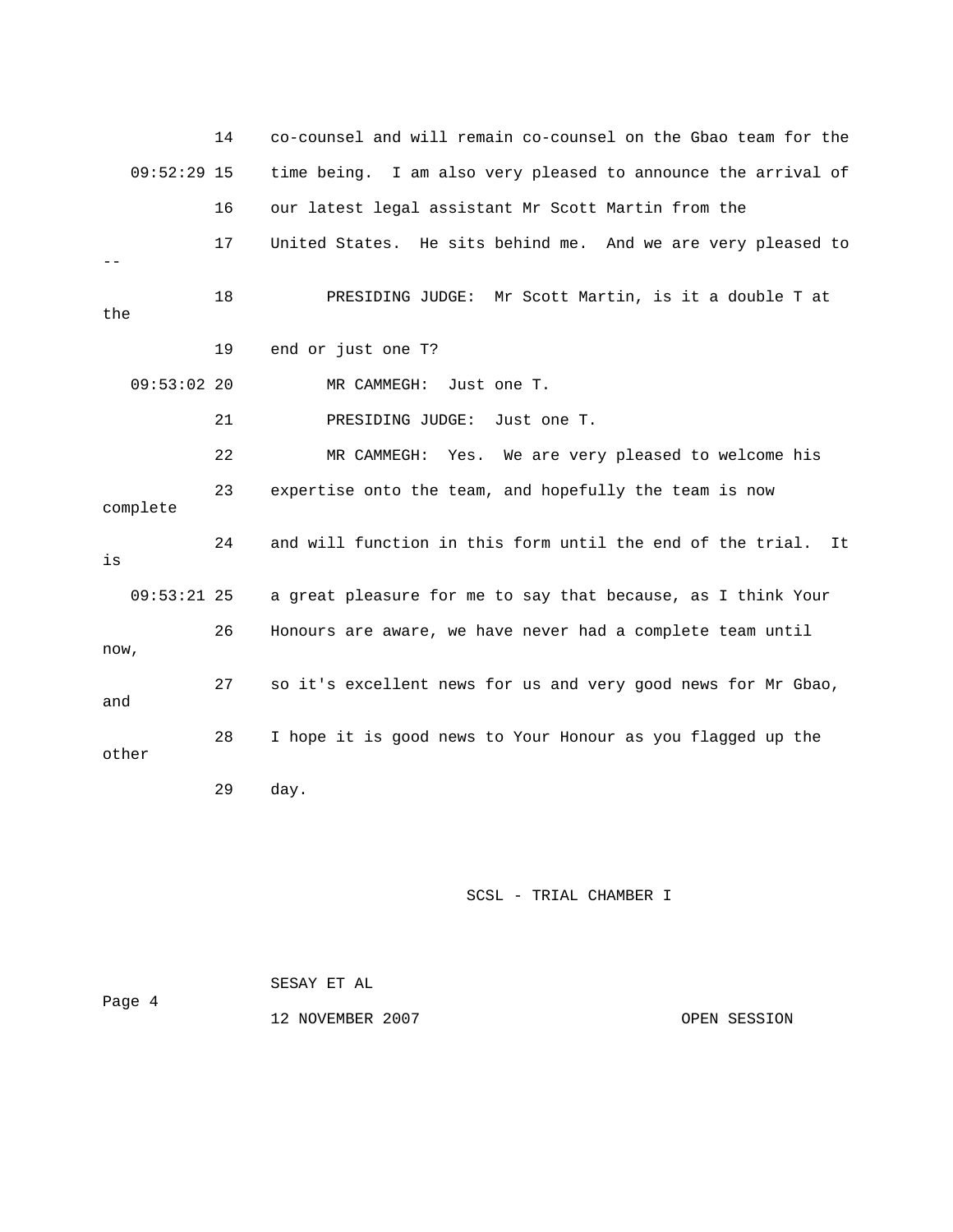1 PRESIDING JUDGE: It's good news for all of us -- 2 MR CAMMEGH: Indeed it is. 3 PRESIDING JUDGE: -- because it contributes to move the 4 process forward. 09:53:50 5 MR CAMMEGH: Yes. 6 PRESIDING JUDGE: Without any necessary interruptions, and 7 above all, it assures us that the rights of the accused persons 8 are now fully and properly protected so far as the conduct of the 9 Defence is concerned. 09:54:09 10 MR CAMMEGH: Yes. 11 PRESIDING JUDGE: Right. Well, I think -- what -- how do 12 you spell her name again? 13 MR CAMMEGH: Prudence P-R-U-D-E-N-C-E, and then Acirokop is 14 A-C-I-R-O-K-O-P. 09:54:36 15 PRESIDING JUDGE: Acirokop. 16 MR CAMMEGH: Acirokop, I think that's the correct 17 pronunciation. 18 PRESIDING JUDGE: Right. Miss Acirokop and Mr Scott 19 Martin, welcome to the team and welcome to this Court and we 09:54:59 20 assure them of our cooperation at all times and of our assistance 21 just as we expect a lot of assistance from them, the conduct of 22 those of the Defence as well. 23 MR CAMMEGH: Of course, and I should thank Your Honours for 24 Your Honours shall I say words of encouragement during this minor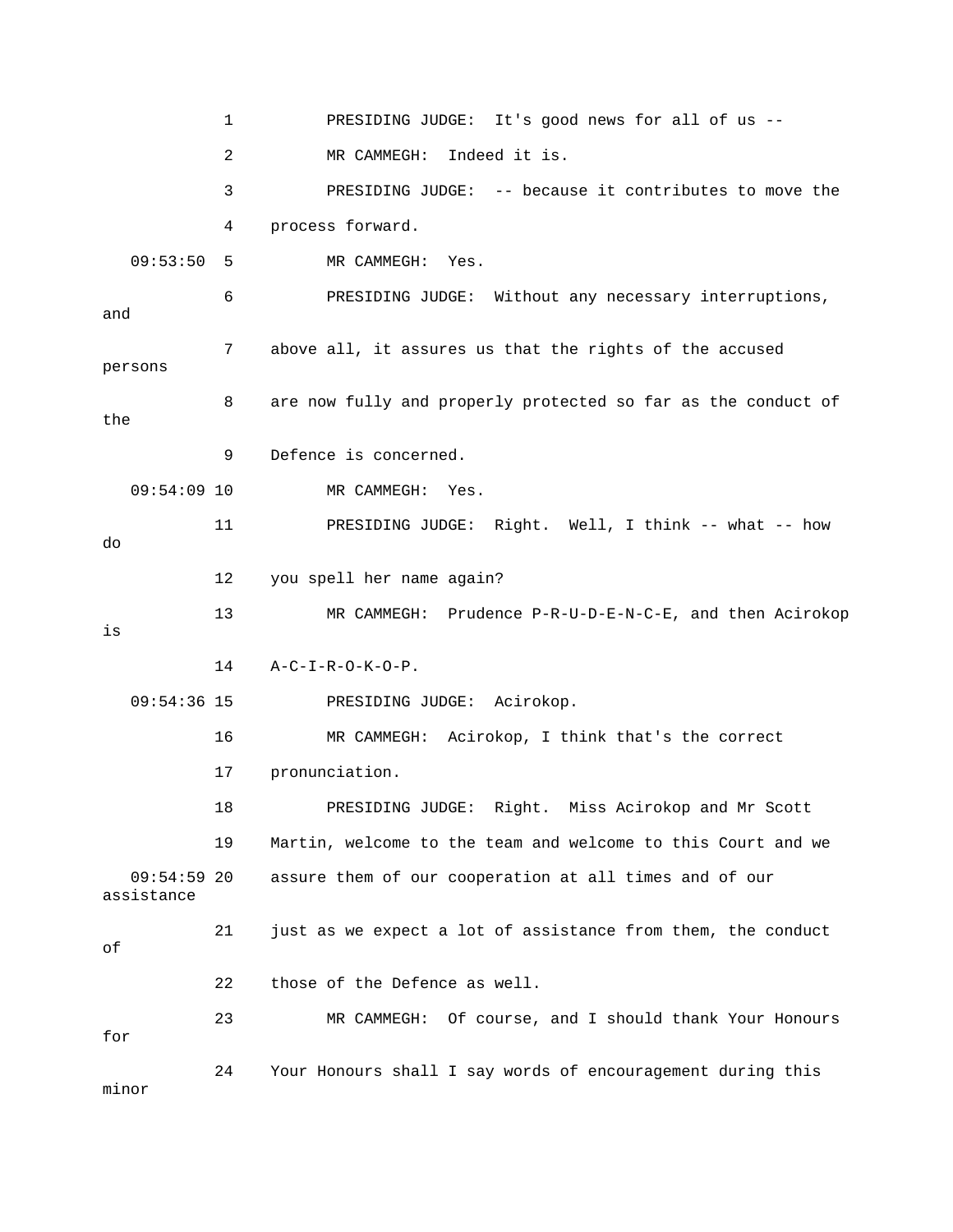09:55:23 25 dispute. They were very gladly received. 26 PRESIDING JUDGE: We were happy it was resolved at that 27 level and that we didn't have to come in. That was what we were 28 expecting and we are happy it has happened that way. Right, I 29 think this said, we would have to move back to the closed session

SCSL - TRIAL CHAMBER I

 SESAY ET AL Page 5 12 NOVEMBER 2007 CLOSED SESSION

 1 in order to continue our proceedings. 2 [At this point in the proceedings, a portion of the 3 transcript, pages 6 to 126, was extracted and sealed under 4 separate cover, as the proceeding was heard in a closed session] 5 6 7 8 9 10 11 12 13 14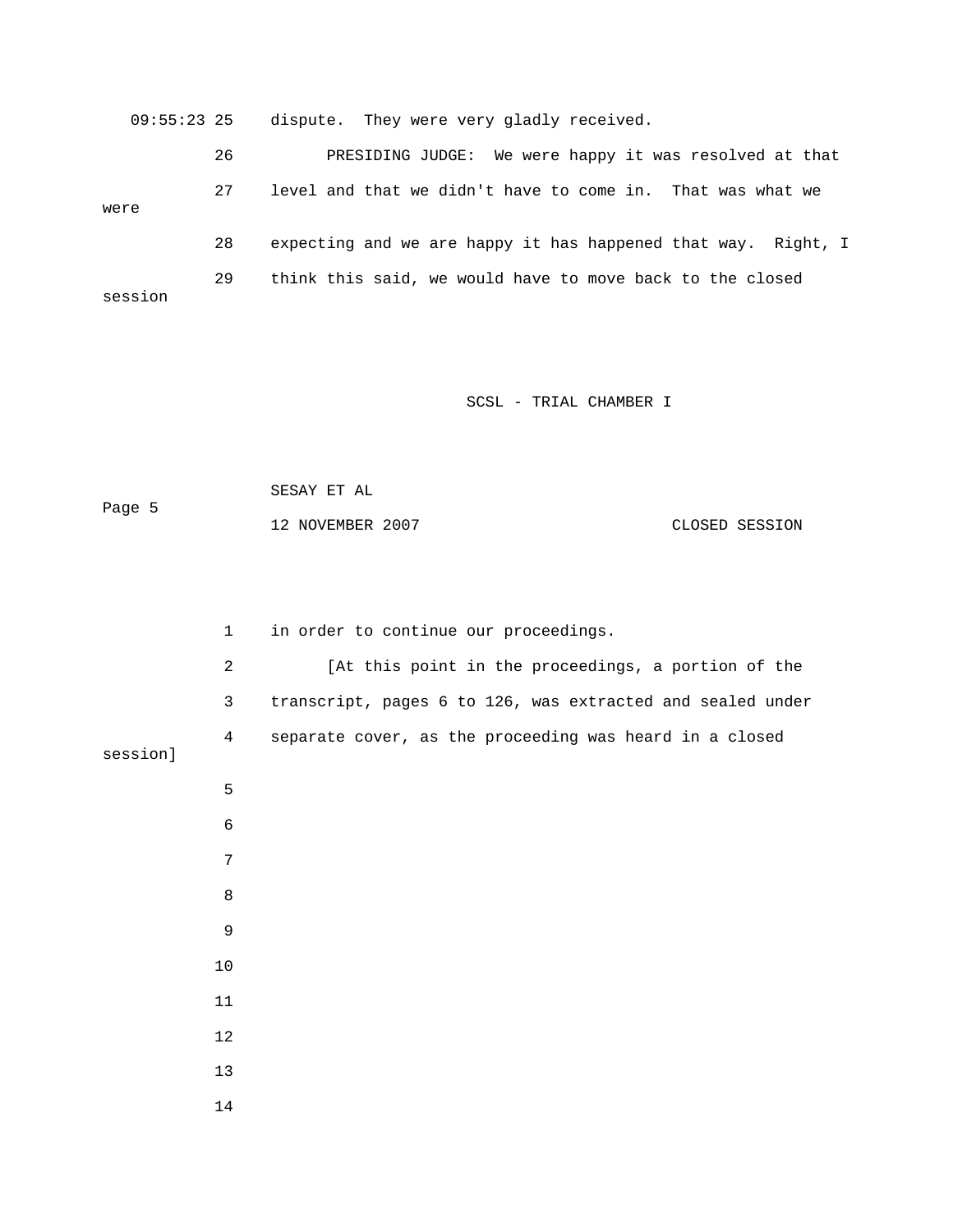- 
- 
- 
- 
- 
- 
- 
- 
- 
- 
- 
- 
- 
- 
- 
- 
- 

SCSL - TRIAL CHAMBER I

EXHIBITS:

 Exhibit No. 274 Exhibit No. 275 Exhibit No. 276